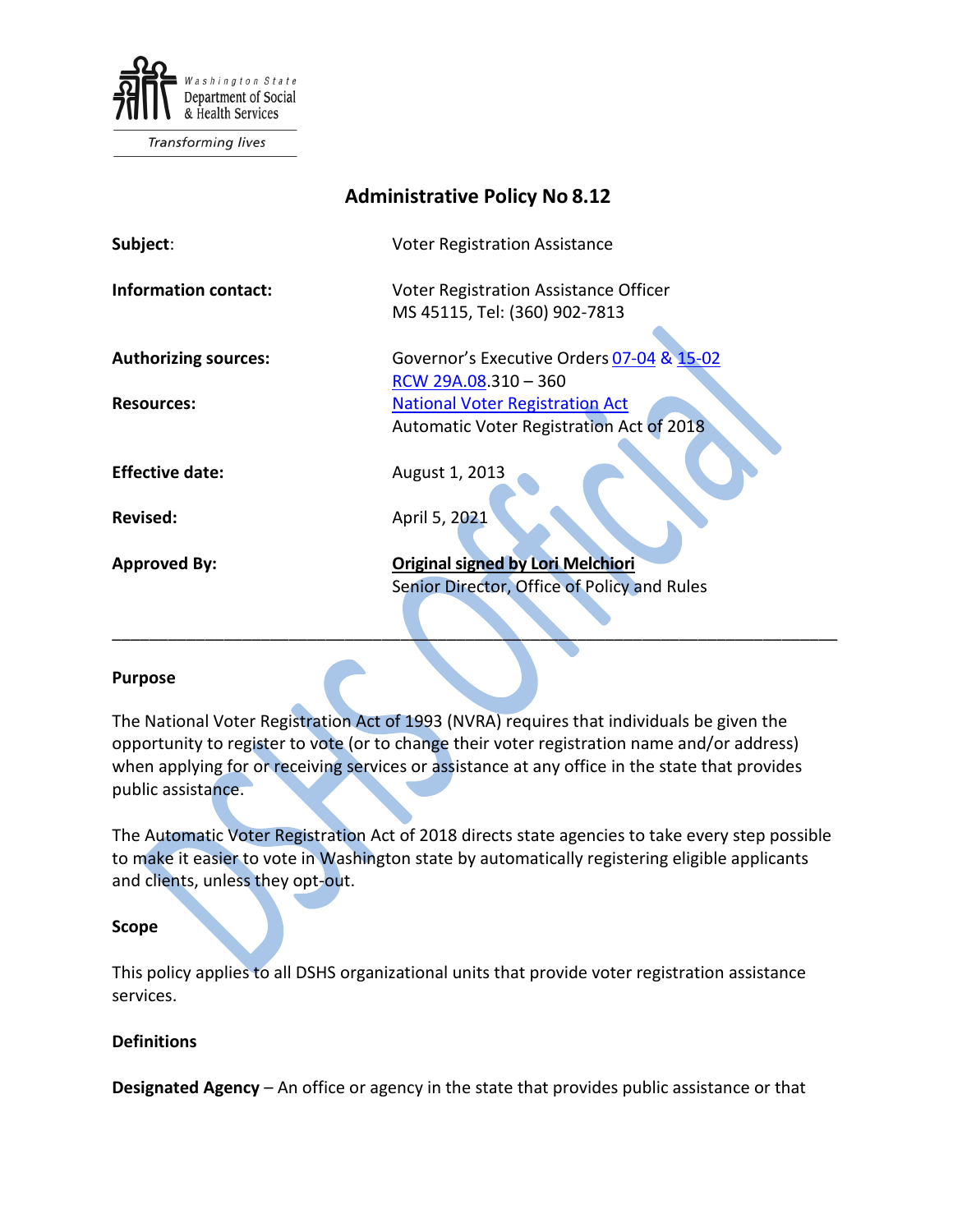Administrative Policy No. 08.12 April 5, 2021 Page 2

provides state-funded programs primarily engaged in providing services to persons with disabilities, and that is required by the National Voter Registration Act of 1993 to implement a program designed and administered by the Secretary of State for registering voters.

**National Voter Registration Act of 1993 (NVRA)** – requires states to offer voter registration opportunities at state offices that provide public assistance and state offices that provide statefunded programs primarily engaged in serving persons with disabilities. For the NVRA process, a paper copy of the voter registration form is provided to the client/applicant and they are offered assistance in completing and mailing the form to the Secretary of State's Office.

**The Automatic Voter Registration Act of 2018 (AVR)** -- directs state agencies to take every step possible to make it easier to vote in Washington state. AVR is a paperless process. DSHS electronically transmits information to the Secretary of State's Office for eligible DSHS benefits applicants and clients, unless they opt-out. Those determined by the Secretary of State's Office to be eligible to vote are automatically registered, reducing the need to complete and mail paper forms.

**Voter Registration Assistance Officer –** The person designated by the secretary of DSHS, within an agency that is responsible for administering all aspects of the voter registration program for that agency as prescribed by the Secretary of State.

## **Policy**

DSHS must:

- A. Provide the same level of service for voter registration assistance as is provided with eligibility of services, recertification, or an address change.
- B. Appoint a Voter Registration Assistance Officer who will monitor and be responsible for compliance with state and federal voter registration assistance laws.
	- Analyze how best to use technology to efficiently and effectively provide voter registration assistance for in-person services as well as tele-centers and web portals.
- D. Partner with the Secretary of State (SOS) to ensure voter registration assistance services are delivered in a manner that allows the SOS to register voters efficiently.

Administrations must: